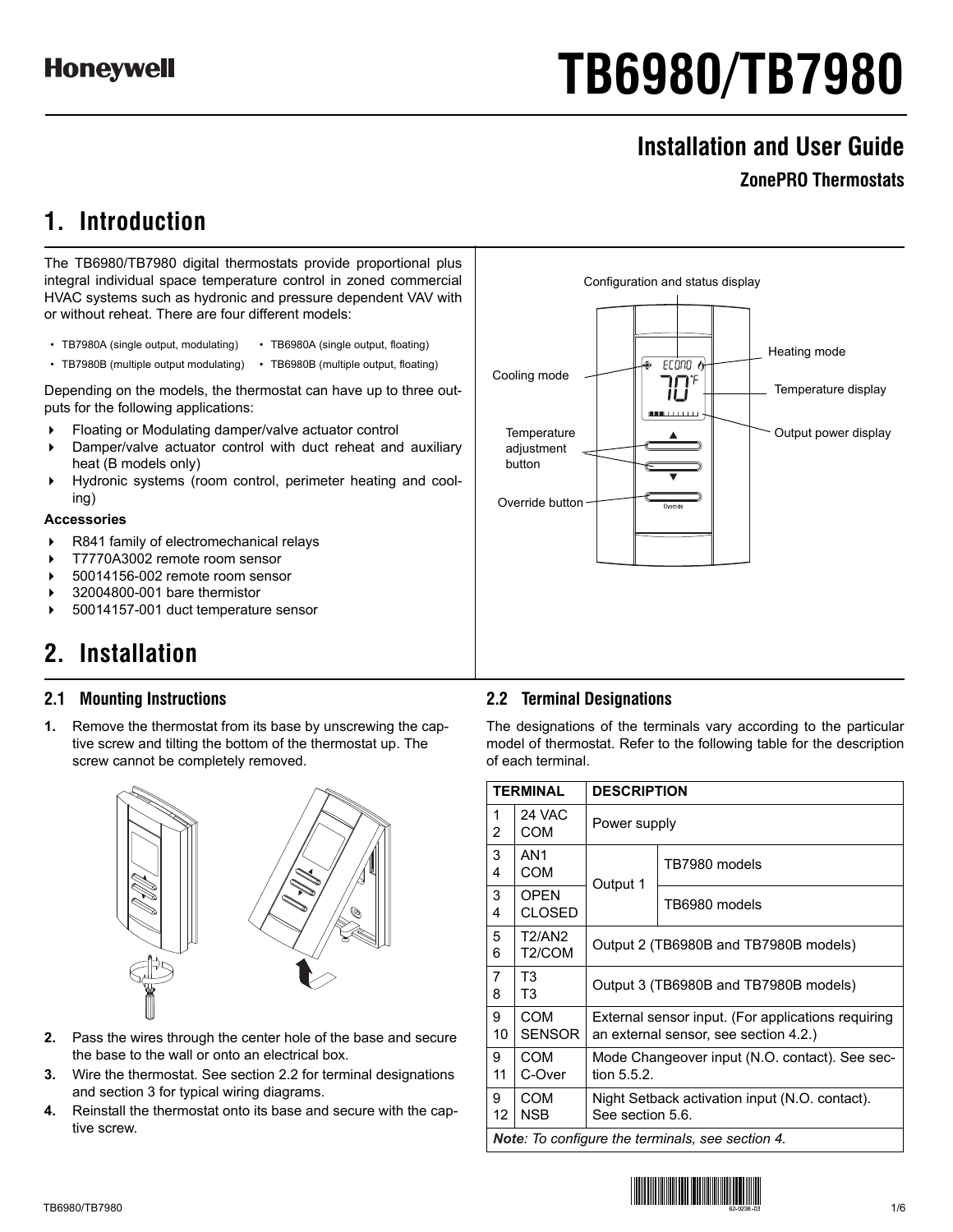# **3. Typical Applications**







**FIGURE 3**: Damper control with automatic changeover, electric reheat and central cooling



**FIGURE 5**: Changeover and NSB inputs sharing the same



**FIGURE 2**: Damper control with electric reheat and auxiliary hot-water heating



**FIGURE 4**: Temperature control of fresh air supply



24-Vac transformer **FIGURE 6**: Changeover and NSB inputs using different 24-Vac transformers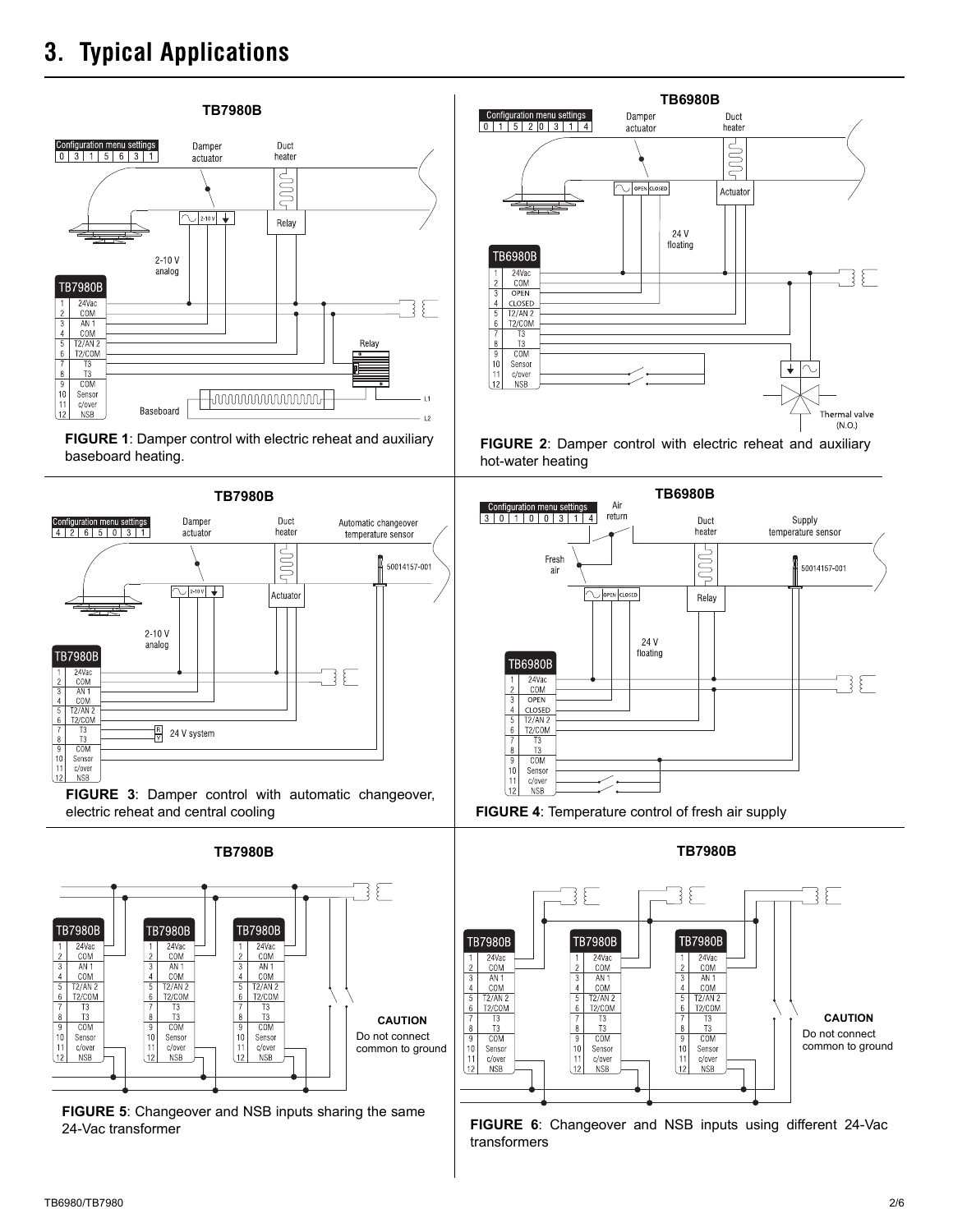# **4. Configuration**

## **4.1 Configuration Menus** (See following pages for explanations)

**NOTE**: Factory settings are inside the shaded cells.

|                      | TB7980A model                |                |                                                    |                         |                                   |                                             |       |                                      |                                      |  |
|----------------------|------------------------------|----------------|----------------------------------------------------|-------------------------|-----------------------------------|---------------------------------------------|-------|--------------------------------------|--------------------------------------|--|
| 18888888<br>88888888 |                              |                | 8888 <b>8</b> 888                                  |                         | 88888888                          | 5P H I                                      | SP LO |                                      |                                      |  |
|                      | Application<br>(section 4.2) |                | Default mode &<br>Output 1 type<br>(section 4.3.1) |                         | <b>NSB</b> value<br>(section 5.6) | Output 1<br>min. opening<br>(section 4.3.2) |       | Maximum<br>setpoint<br>(section 4.6) | Minimum<br>setpoint<br>(section 4.6) |  |
| $\Omega$             | Internal sensor              | 0              | Cool / 0-10V                                       | 1                       | $2^{\circ}$ F (1 $^{\circ}$ C)    | $\mathbf{0}$                                | 0%    |                                      |                                      |  |
|                      | Room                         |                | Heat / 0-10 V                                      | 2                       | $4^{\circ}$ F (2 $^{\circ}$ C)    | 1                                           | 10%   | Can be set                           | Can be set                           |  |
| $\overline{2}$       | Return                       | $\overline{2}$ | Cool / 2-10 V                                      | $\overline{\mathbf{3}}$ | $6^{\circ}$ F (3 $^{\circ}$ C)    | $\overline{2}$                              | 20%   | between 95°F                         | between 50°F                         |  |
| 3                    | Supply                       | 3              | Heat / 2-10 V                                      | 4                       | $8^{\circ}$ F (4 $^{\circ}$ C)    | 3                                           | 30%   | $(35^{\circ}C)$ and                  | $(10^{\circ}C)$ and                  |  |
| 4                    | Auto changeover              |                |                                                    | 5                       | $10^{\circ}$ F (5°C)              | 4                                           | 40%   | "minimum<br>setpoint $+1$ "          | "maximum<br>setpoint - 1"            |  |
| 5                    | Limited cooling              |                |                                                    | 6                       | $12^{\circ}$ F (6°C)              | 5                                           | 50%   |                                      |                                      |  |
|                      |                              |                |                                                    | 7                       | $14^{\circ}$ F (7°C)              |                                             |       | Default value                        | Default value                        |  |
|                      |                              |                |                                                    | 8                       | $16^{\circ}$ F (8°C)              |                                             |       | is $95^{\circ}$ F (35 $^{\circ}$ C)  | is 50°F (10°C)                       |  |
|                      |                              |                |                                                    | 9                       | $18^{\circ}$ F (9 $^{\circ}$ C)   |                                             |       |                                      |                                      |  |

- **1.** Remove the thermostat from its base and set the SW2 switch to **MENU**.
- **2.** Reinstall the thermostat. The thermostat is now in configuration mode. The first digit flashes to indicate that the first item of the menu can now be modified.
- **3.** To modify the setting, use the up/down arrows. Refer to the adjacent tables.
- **4.** Press **Override** to save the new setting and go to the next item.
- **5.** Repeat steps 3 and 4 for remaining items.
- **6.** When the configuration is done, set the SW2 switch back to **NORMAL**.

 $\mathbf{I}$ 

|                          | <b>ABBREVIATIONS</b> |                          |  |
|--------------------------|----------------------|--------------------------|--|
| $\overline{\phantom{a}}$ |                      | Night setback (number of |  |

|                | 8888888                      | 18888888                        |                | 88888888                        |                | 88888888                                    |                | 8888888                                     | SP.<br>$H$ $\vdash$                  | SP LO                                        | <b>NSB</b><br>- Night setback (number of<br>degrees the thermostat will be set back<br>upon receiving a setback signal)    |                                                                                       |
|----------------|------------------------------|---------------------------------|----------------|---------------------------------|----------------|---------------------------------------------|----------------|---------------------------------------------|--------------------------------------|----------------------------------------------|----------------------------------------------------------------------------------------------------------------------------|---------------------------------------------------------------------------------------|
|                | Application<br>(section 4.2) | Default mode<br>(section 4.3.1) |                | NSB value<br>(section 5.6)      |                | Output 1<br>min. opening<br>(section 4.3.2) |                | Output 1<br>opening time<br>(section 4.3.3) | Maximum<br>setpoint<br>(section 4.6) | Minimum<br>setpoint<br>(section 4.6)         | SSR - Solid state relay (used with fast<br>cycling electric heaters, SSR's are a<br>quiet alternative to electromechanical |                                                                                       |
| $\Omega$       | Internal sensor              | Cool                            |                | $2^{\circ}$ F (1 $^{\circ}$ C)  |                | $0   0\%$                                   | 0              | 80                                          |                                      |                                              | relays. They're typically included with                                                                                    |                                                                                       |
|                | Room                         | Heat                            | $\overline{2}$ | $4^{\circ}$ F (2 $^{\circ}$ C)  |                | 10%                                         |                | 90                                          | Can be set                           | Can be set                                   | electric duct reheat equipment)<br><b>SCR</b> - Silicon controlled rectifier (similar                                      |                                                                                       |
| $\overline{2}$ | Return                       |                                 |                | $3 6^{\circ}F(3^{\circ}C)$      | $\overline{2}$ | 20%                                         | 2 <sup>1</sup> | 100                                         | between 95°F                         | between 50°F                                 |                                                                                                                            |                                                                                       |
| 3              | Supply                       |                                 | 4              | $8^{\circ}$ F (4 $^{\circ}$ C)  | 3              | 30%                                         | 3              | 110                                         | $(35^{\circ}C)$ and                  | $(10^{\circ}C)$ and                          | to an SSR, SCR's are also quiet and                                                                                        |                                                                                       |
|                | Auto changeover              |                                 | 5              | $10^{\circ}$ F (5°C)            | $4^{\circ}$    | 40%                                         | $\overline{4}$ | 120                                         | "minimum                             | "maximum<br>setpoint $+1$ "<br>setpoint - 1" |                                                                                                                            | capable of switching very high current. If<br>used, they're usually included with the |
| 5              | Limited cooling              |                                 | 6              | $12^{\circ}$ F (6 $^{\circ}$ C) | 5              | 50%                                         | 5              | 130                                         |                                      |                                              | equipment)                                                                                                                 |                                                                                       |
|                |                              |                                 |                | $14^{\circ}$ F (7 $^{\circ}$ C) |                |                                             | 6              | 140                                         | Default value                        | Default value                                | N.C. - Normally closed                                                                                                     |                                                                                       |
|                |                              |                                 | 8              | $16^{\circ}$ F (8 $^{\circ}$ C) |                |                                             | $\overline{ }$ | 150                                         | is $95^{\circ}$ F (35 $^{\circ}$ C)  | is 50°F (10°C)                               | N.O. - Normally open                                                                                                       |                                                                                       |
|                |                              |                                 | 9              | $18^{\circ}$ F (9 $^{\circ}$ C) |                |                                             | 8              | 160                                         |                                      |                                              |                                                                                                                            |                                                                                       |

**TB6980A model**

|                                       | TB7980B model   |                                                    |               |                                             |                   |                                |             |                                         |      |                                   |                                 |                |                                             |                                      |                                      |
|---------------------------------------|-----------------|----------------------------------------------------|---------------|---------------------------------------------|-------------------|--------------------------------|-------------|-----------------------------------------|------|-----------------------------------|---------------------------------|----------------|---------------------------------------------|--------------------------------------|--------------------------------------|
| 88888888<br>18888888<br>1888888<br>HΕ |                 | 188888<br>881                                      |               | 18888<br>886                                |                   | 1888<br>88888                  |             | ΒE<br>88888                             |      | SP.<br>-H I                       | <b>SP LO</b>                    |                |                                             |                                      |                                      |
| Application<br>(section 4.2)          |                 | Default mode &<br>Output 1 type<br>(section 4.3.1) |               | Output 2 type <sup>a</sup><br>(section 4.4) |                   | Output 3 type<br>(section 4.5) |             | Output 3<br>activation<br>(section 4.5) |      | <b>NSB</b> value<br>(section 5.6) |                                 |                | Output 1<br>min. opening<br>(section 4.3.2) | Maximum<br>setpoint<br>(section 4.6) | Minimum<br>setpoint<br>(section 4.6) |
| $\overline{0}$                        | Internal sensor | $\Omega$                                           | Cool / 0-10V  | $\Omega$                                    | Not used          | $\Omega$                       | Not used    | $\bf{0}$                                | 100% |                                   | $2^{\circ}$ F (1 $^{\circ}$ C)  |                | $0$ 0%                                      |                                      |                                      |
|                                       | Room            |                                                    | Heat / 0-10 V |                                             | SSR 24 VAC        |                                | SSR 24 VAC  |                                         | 10%  | 2                                 | $4^{\circ}$ F (2 $^{\circ}$ C)  |                | 10%                                         |                                      |                                      |
| 2 <sub>1</sub>                        | Return          | $\overline{2}$                                     | Cool / 2-10 V |                                             | N.C. Valve        | 2 <sup>1</sup>                 | N.C. Valve  | $\overline{2}$                          | 20%  | 3                                 | $6^{\circ}F(3^{\circ}C)$        | 2              | 20%                                         | Can be set<br>between 95°F           | Can be set<br>between 50°F           |
| 3 <sub>l</sub>                        | Supply          | 3                                                  | Heat / 2-10 V | 3                                           | N.O. Valve        | 3 <sup>1</sup>                 | N.O. Valve  | 3                                       | 30%  | 4                                 | $8^{\circ}$ F (4 $^{\circ}$ C)  | 3              | 30%                                         | $(35^{\circ}C)$ and                  | $(10^{\circ}C)$ and                  |
|                                       | Auto changeover |                                                    |               | 4                                           | Mech. relay       | 4                              | Mech. relay | 4                                       | 40%  | 5                                 | $10^{\circ}$ F (5°C)            | $\overline{4}$ | 40%                                         | "minimum                             | "maximum                             |
| 5                                     | Limited cooling |                                                    |               | 5                                           | SSR 3-32 V        | 5                              | Contact     | 5                                       | 50%  | 6                                 | $12^{\circ}$ F (6°C)            | 5              | 50%                                         | setpoint $+1$ "                      | setpoint - 1"                        |
|                                       |                 |                                                    |               | 6                                           | <b>SCR 0-10 V</b> |                                |             | 6                                       | 60%  |                                   | 14°F (7°C)                      |                |                                             | Default value                        | Default value                        |
|                                       |                 |                                                    |               |                                             | Act. 0-10 V       |                                |             | 7                                       | 70%  | 8                                 | $16^{\circ}$ F (8 $^{\circ}$ C) |                |                                             | is $95^{\circ}$ F (35 $^{\circ}$ C)  | is 50°F (10°C)                       |
|                                       |                 |                                                    |               | 8                                           | Act. / 2-10 V     |                                |             | 8                                       | 80%  | 9                                 | $18^{\circ}$ F (9 $^{\circ}$ C) |                |                                             |                                      |                                      |
|                                       |                 |                                                    |               |                                             |                   |                                |             | 9                                       | 90%  |                                   |                                 |                |                                             |                                      |                                      |

a. If Output 2 type is set to 0-4, set the SW6 switch to Triac. If the output type is set to 5-8, set the switch to Analog (see section 4.7).

|                | TB6980B model                |          |                                 |                |                                             |                |                                |                                         |               |                |                                   |                         |                                             |                |                                             |                                      |                                      |
|----------------|------------------------------|----------|---------------------------------|----------------|---------------------------------------------|----------------|--------------------------------|-----------------------------------------|---------------|----------------|-----------------------------------|-------------------------|---------------------------------------------|----------------|---------------------------------------------|--------------------------------------|--------------------------------------|
|                | 88888888                     |          | 8888888                         |                | 3888888                                     |                | 38888<br>88                    |                                         | 38888<br>8886 |                | 1888<br>8888                      |                         | 88888888                                    |                | Β<br>888886                                 | SP.<br>НI                            | <b>SP LD</b>                         |
|                | Application<br>(section 4.2) |          | Default mode<br>(section 4.3.1) |                | Output 2 type <sup>a</sup><br>(section 4.4) |                | Output 3 type<br>(section 4.5) | Output 3<br>activation<br>(section 4.5) |               |                | <b>NSB</b> value<br>(section 5.6) |                         | Output 1<br>min. opening<br>(section 4.3.2) |                | Output 1<br>opening time<br>(section 4.3.3) | Maximum<br>setpoint<br>(section 4.6) | Minimum<br>setpoint<br>(section 4.6) |
| $\mathbf{0}$   | Internal sensor              | $\bf{0}$ | Cool                            | $\mathbf{0}$   | Not used                                    |                | 0 Not used                     | $\mathbf{0}$                            | 100%          |                | $2^{\circ}F(1^{\circ}C)$          | $\overline{\mathbf{0}}$ | 0%                                          |                | $0$ 80                                      |                                      |                                      |
|                | Room                         |          | Heat                            |                | SSR 24 VAC                                  |                | SSR 24 VAC                     |                                         | 10%           |                | 2 $4^{\circ}F(2^{\circ}C)$        |                         | 10%                                         |                | 90                                          | Can be set                           | Can be set                           |
| $\overline{2}$ | Return                       |          |                                 | $\overline{2}$ | N.C. Valve                                  | $\overline{2}$ | N.C. Valve                     | 2                                       | 20%           |                | $3 \mid 6^{\circ}F(3^{\circ}C)$   | 2                       | 20%                                         | $\overline{2}$ | 100                                         | between<br>95°F (35°C)               | between<br>50°F (10°C)               |
| 3              | Supply                       |          |                                 | 3              | N.O. Valve                                  | 3              | N.O. Valve                     | 3                                       | 30%           | $\overline{4}$ | $8^{\circ}$ F (4 $^{\circ}$ C)    | 3                       | 30%                                         | 3              | 110                                         | and                                  | and                                  |
|                | Auto changeover              |          |                                 | 4              | Mech. relay                                 | 4              | Mech. relay                    | 4                                       | 40%           | $5^{\circ}$    | $10^{\circ}$ F (5°C)              | 4                       | 40%                                         | 4              | 120                                         | 'minimum                             | "maximum                             |
| 5              | Limited cooling              |          |                                 | 5              | SSR 3-32 V                                  | 5              | Contact                        | 5                                       | 50%           | 6              | $12^{\circ}$ F (6°C)              | 5                       | 50%                                         | 5              | 130                                         | setpoint $+1$ "                      | setpoint - 1"                        |
|                |                              |          |                                 | 6              | <b>SCR 0-10 V</b>                           |                |                                | 6                                       | 60%           | $\overline{7}$ | $14^{\circ}$ F (7 $^{\circ}$ C)   |                         |                                             | 6              | 140                                         | Default                              | Default                              |
|                |                              |          |                                 |                | Act. 0-10 V                                 |                |                                |                                         | 70%           | 8              | $16^{\circ}$ F (8 $^{\circ}$ C)   |                         |                                             |                | 150                                         | value is 95°F                        | value is 50°F                        |
|                |                              |          |                                 | 8              | Act. / 2-10 V                               |                |                                | 8                                       | 80%           | 9              | $18^{\circ}$ F (9 $^{\circ}$ C)   |                         |                                             | 8              | 160                                         | $(35^{\circ}C)$                      | $(10^{\circ}C)$                      |
|                |                              |          |                                 |                |                                             |                |                                | 9                                       | 90%           |                |                                   |                         |                                             |                |                                             |                                      |                                      |

a. If Output 2 type is set to 0-4, set the SW6 switch to Triac. If the output type is set to 5-8, set the switch to Analog (see section 4.7).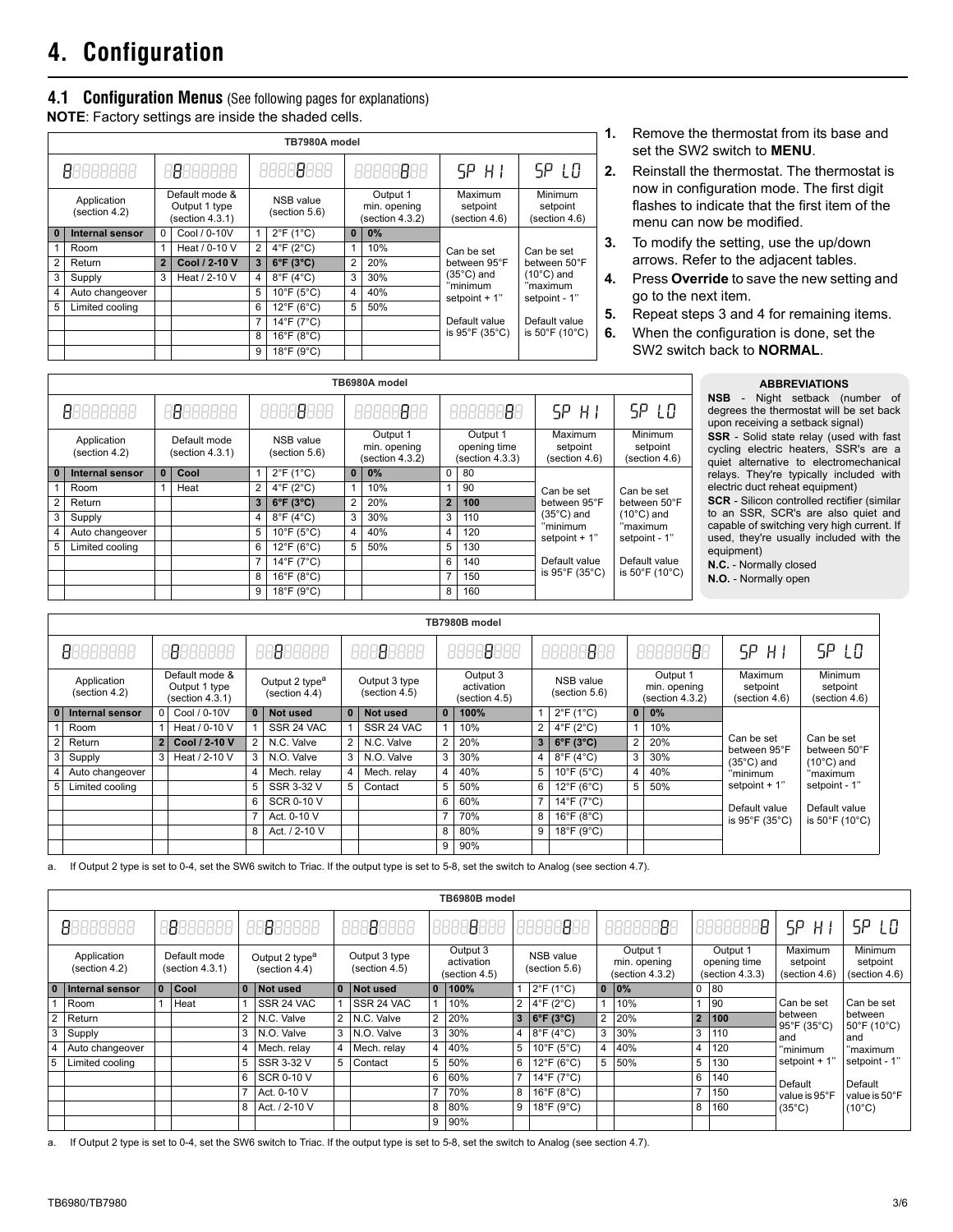## **4.2 Application Types**

The following table shows the different thermostat applications and their corresponding settings in the configuration menu.

| Menu setting |                         | <b>Description</b>                                                                                                                                                                                                                                                                                                                                                                                                                                                                                                                                                                                             |  |  |  |  |  |
|--------------|-------------------------|----------------------------------------------------------------------------------------------------------------------------------------------------------------------------------------------------------------------------------------------------------------------------------------------------------------------------------------------------------------------------------------------------------------------------------------------------------------------------------------------------------------------------------------------------------------------------------------------------------------|--|--|--|--|--|
| 0            | Internal<br>sensor      | To control the ambient temperature using the internal<br>(built-in) sensor                                                                                                                                                                                                                                                                                                                                                                                                                                                                                                                                     |  |  |  |  |  |
| 1            | Room                    | To control the ambient temperature using the<br>50014156-002 temperature sensor (the internal sensor<br>is not used)                                                                                                                                                                                                                                                                                                                                                                                                                                                                                           |  |  |  |  |  |
| 2            | Air return              | To control the temperature at the air return using the<br>50014157-001 temperature sensor (the internal sensor<br>is not used)                                                                                                                                                                                                                                                                                                                                                                                                                                                                                 |  |  |  |  |  |
| 3            | Air supply              | To control the temperature at the fresh air supply using<br>the 50014157-001 temperature sensor (the internal<br>sensor is not used)                                                                                                                                                                                                                                                                                                                                                                                                                                                                           |  |  |  |  |  |
| 4            | Automatic<br>changeover | To control the ambient temperature using the internal<br>sensor. The 50014157-001 temperature sensor is used<br>for automatic changeover. See section 5.5.1.                                                                                                                                                                                                                                                                                                                                                                                                                                                   |  |  |  |  |  |
| 5            | Limited<br>cooling      | To use the outdoor air for cooling whenever possible.<br>The 50014157-001 temperature sensor is used to<br>measure the outdoor air temperature. The internal<br>temperature sensor measures the room temperature<br>which is then compared with the setpoint. If the room<br>temperature is lower than the setpoint, the air intake<br>damper remains closed. If the room temperature is<br>higher than the setpoint, the latter is then compared with<br>the outdoor temperature. If the fresh air temperature is<br>lower than the setpoint by more than 5°F(3°C), the<br>damper opens to allow cool air in. |  |  |  |  |  |

## **4.3 Output 1**

Output 1 is used to control a damper. It controls heating when the thermostat is in heat mode or cooling when the thermostat is in cool mode.



Set the following configuration parameters:

- Default mode
- Output type (TB7980 models only)
- Minimum opening
- Opening time (TB6980 models only)

## **4.3.1 Default Mode / Output Type**

The default mode (heat/cool) is used for the following:

- The default mode is the thermostat's mode at power-up.
- The default mode is the active mode when the N.O. changeover contact is open (see section 5.5.2).
- When configured as a contact (see section 4.5), Output 3 controls either heating or cooling depending on whether the default mode is set to heat or cool respectively.

The following table shows the different default modes, the different output types for Output 1, and their corresponding settings in the configuration menu.

| Menu setting | TB7980 models                                       | TB6980 models                     |
|--------------|-----------------------------------------------------|-----------------------------------|
|              | Cool / 0-10 V analog<br>(max. of 10 min. refresh)   | Cool<br>(24 V tri-state floating) |
|              | Heat / $0-10$ V analog<br>(max. of 10 min. refresh) | Heat<br>(24 V tri-state floating) |
| 2            | Cool / 2-10 V analog<br>(max. of 10 min. refresh)   |                                   |
| 3            | Heat / 2-10 V analog<br>(max. of 10 min. refresh)   |                                   |

## **4.3.2 Minimum Opening**

The minimum damper opening can be set between 0 and 50 %.

*Note: It is not recommended to set the minimum damper opening to 0 % (fully closed) when a duct heater is connected to Output 2 or 3.*

## **4.3.3 Opening time (TB6980 models only)**

The damper opening time can be set between 80 and 160 seconds.

## **4.4 Output 2 (models TB6980B and TB7980B)**

Output 2 controls heating only, regardless of the thermostat's mode. When the thermostat is in heat mode, Output 2 is activated as soon as Output 1 reaches its full capacity. When the thermostat is in cool mode, Output 2 is activated when the measured temperature drops below the setpoint.



The following table shows the output types for Output 2 and their corresponding settings in the configuration menu.

| Menu setting | <b>Description</b>                                                                   |
|--------------|--------------------------------------------------------------------------------------|
| O            | Not used                                                                             |
|              | 24 VAC pulsed (triac) / 1 sec. cycle                                                 |
| 2            | 24 VAC pulsed (triac) / 10 min. cycle / direct action<br>(e.g., N.C. thermal valve)  |
| 3            | 24 VAC pulsed (triac) / 10 min. cycle / reverse action<br>(e.g., N.O. thermal valve) |
| 4            | 24 VAC pulsed (triac) / 15 min. cycle (e.g., mechanical<br>relay such as R841)       |
| 5            | 0-10 V pulsed / 1 sec. cycle                                                         |
| 6            | 0-10 V analog / 1 sec. refresh<br>(e.g., SCR controlled device such as a re-heater)  |
| 7            | 0-10 V analog / max. of 10 min. refresh (e.g., valve)                                |
| 8            | 2-10 V analog / max. of 10 min. refresh (e.g., damper)                               |

*Note: If 0-4 is selected, set the SW6 switch to Triac. If 5-8 is selected, set the switch to Analog (see section 4.7)*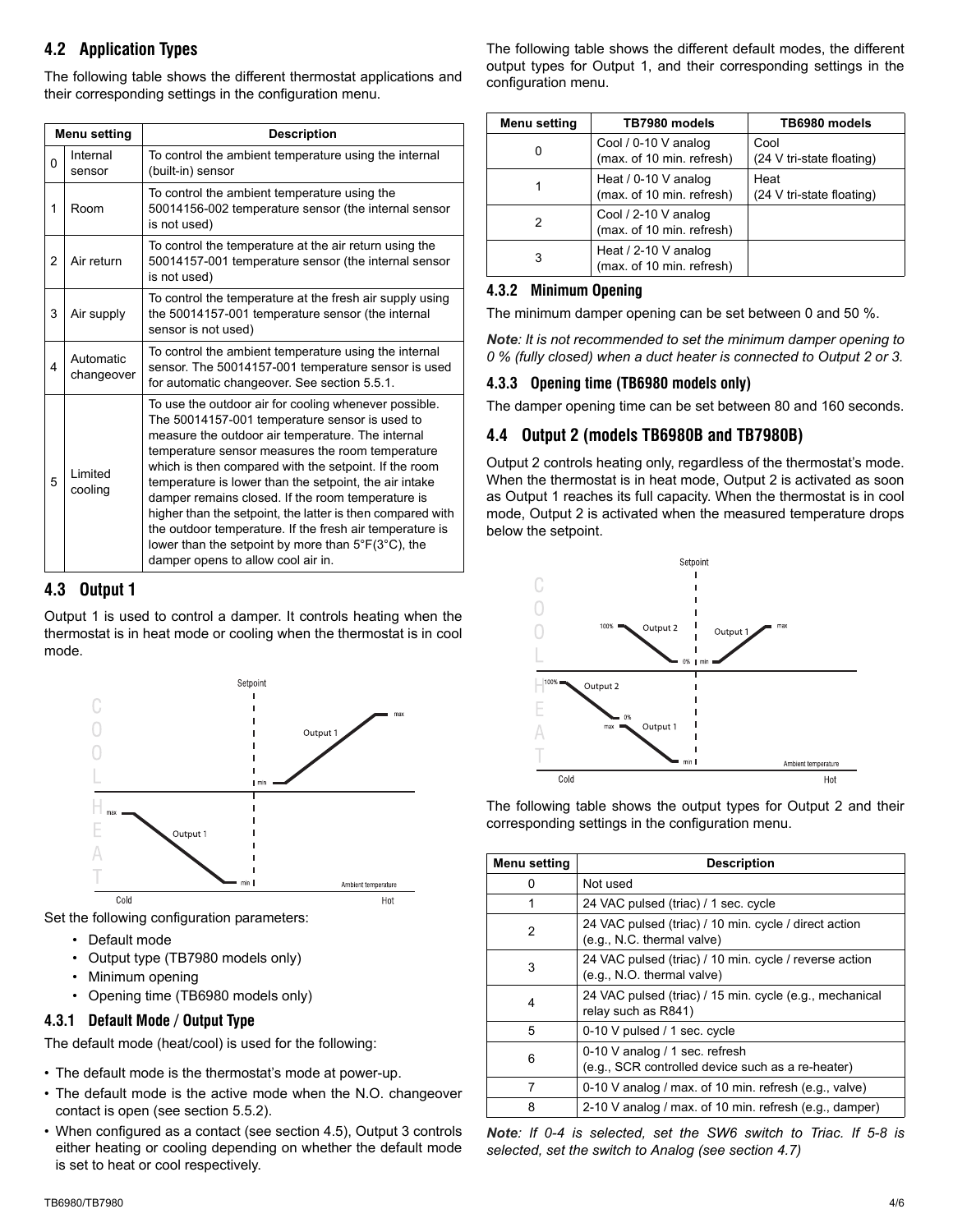## **4.5 Output 3 (models TB6980B and TB7980B)**

The following table shows the output types for Output 3 and their corresponding settings in the configuration menu.

| Menu setting | <b>Description</b>                                                                                     |  |  |  |  |  |  |
|--------------|--------------------------------------------------------------------------------------------------------|--|--|--|--|--|--|
| 0            | Not used                                                                                               |  |  |  |  |  |  |
| 1            | 24 VAC pulsed (triac) / 1 sec. cycle                                                                   |  |  |  |  |  |  |
| 2            | 24 VAC pulsed (triac) / 10 min. cycle / direct action<br>(e.g., N.C. thermal valve)                    |  |  |  |  |  |  |
| 3            | 24 VAC pulsed (triac) / 10 min. cycle / reverse action<br>(e.g., N.O. thermal valve)                   |  |  |  |  |  |  |
| 4            | 24 VAC pulsed (triac) / 15 min. cycle (e.g., mechanical<br>relay such as R841)                         |  |  |  |  |  |  |
| 5            | N.O. contact (The contact closes when Output 1 reaches<br>or exceeds set percentage. See section 4.1.) |  |  |  |  |  |  |

When any setting between 1 and 4 is selected, Output 3 controls heating only, regardless of the thermostat's mode.



When setting 5 is selected, Output 3 controls heating or cooling depending on whether the default mode has been set to heat or cool respectively (see section 4.3.1). For example, if the default mode has been set to heat mode, the contact remains opened when the thermostat is in cool mode. When the thermostat is in heat mode, the contact closes when Output 1 reaches a percentage of its capacity, set via the configuration menu.



## **4.6 Minimum and Maximum Setpoints**

The minimum and maximum setpoints are factory-set at 50°F (10°C) and 95°F (35°C). The maximum setpoint can be set between 95°F (35°C) and "minimum setpoint + 1". The minimum setpoint can be set between 50°F (10°C) and "maximum setpoint - 1".

## **4.7 DIP Switches**

Three switches at the back of the control module are used to select various options.

## **Temperature Display (SW1)**

Selects the desired temperature display (°C or °F).

## **Access Mode (SW2)**

Selects the operation mode (NORM) or the configuration mode (MENU).

- Place the switch to MENU to access the configuration menu.
- Place the switch to NORM for normal display.

## **Output 2 Type (SW6)**

Sets Output 2 type (Analog or Triac).

*WARNING: Place the switch according to the type of device (Analog or Triac) connected to Output 2. Failure to do so can result in thermostat damage.*

## **5.Operation**

## **5.1 Power-Up**

Upon power-up, the thermostat undergoes a series of test before displaying the actual temperature.

*Note: On the TB6980A and TB6980B models, at power-up, the message OPEN appears at the top of the screen during the calibration of the damper opening. This can last up to 3 minutes.*

## **5.2 Backlight**

To turn the backlight on, press any button. The display will illuminate for 12 seconds.

## **5.3 Temperature Display and Setting**

The thermostat usually displays the actual temperature. To view the setpoint, press once on one of the  $\blacktriangle$  buttons. The setpoint appears for 5 seconds and is indicated by the  $\rightarrow$  display. During the setpoint display, press one of the  $\blacktriangle\blacktriangledown$  buttons to change it.

*Note: The temperature setpoint is automatically increased or decreased by 2°F (1°C) when the controller switches to heating mode or to cooling mode respectively. For example, if the setpoint is at 77°F (25°C) in heating mode, it will become 79°F (26°C) in cooling mode and will return to 77°F (25°C) when the controller is back in heating mode.*

## **5.4 Output Display**

The bar graph represents the voltage for an analog output or the duty cycle for a triac output. The bar graph usually shows Output 1 power (% of damper opening).

To view Output 2 or 3, press Override for 2 seconds to enter the diagnostic mode. Press Override momentarily to switch between the three output graphs. To exit the diagnostic mode, press Override for 2 seconds or wait for 1 minute for the mode to exit automatically.





## **5.5 Mode Changeover**

The thermostat can switch between heat mode and cool mode either via:

- the automatic changeover
- the changeover input